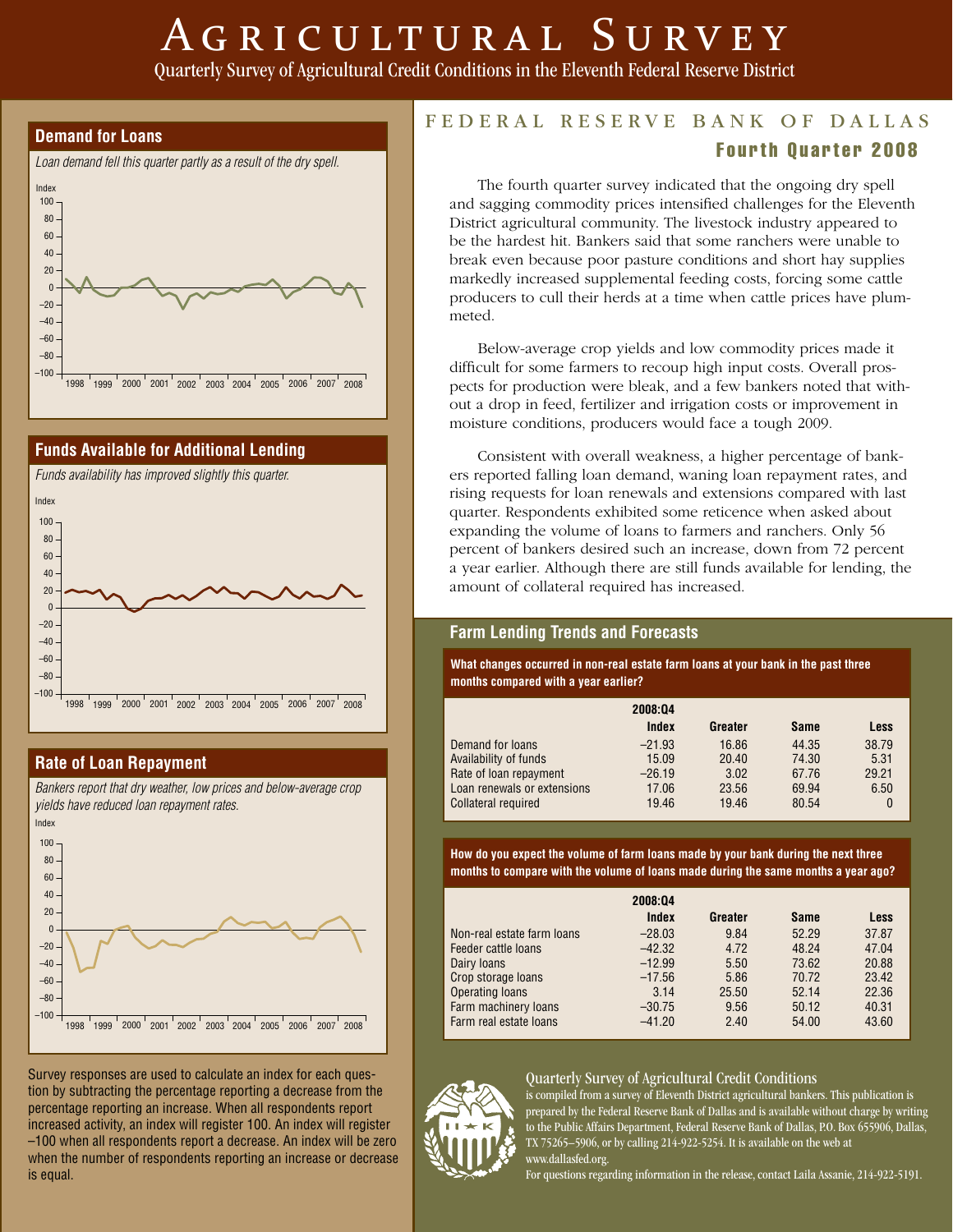### **Renewals or Extensions of Loans**



#### **Amount of Collateral**

*The collateral index has risen noticeably in 2008.*  Index –100 –80 –60  $-40.$ –20 0 20 40 60 80 100 1998 1999 2000 2001 2002 2003 2004 2005 2006 2007 2008

#### **Anticipated Trend in Farm Land Values**

*Only 3 percent of respondents expect farmland values to increase over the next three months.* Index 100



#### **Loan-to-Deposit Ratios at Survey Banks**

*Average actual and desired ratios*



#### **Distribution of Loan-to-Deposit Ratios**

|                 |       | <b>Banks Reporting (percent)</b> |               |               |        |  |
|-----------------|-------|----------------------------------|---------------|---------------|--------|--|
|                 |       | 2008                             |               |               |        |  |
|                 | Jan.1 | Apr. 1                           | <b>Jul. 1</b> | <b>Oct. 1</b> | Jan. 1 |  |
| Less that $41%$ | 18    | 24                               | 24            | 16            | 21     |  |
| 41% to 50%      | 12    | 12                               | 10            | 12            | 12     |  |
| $51\%$ to 60%   | 17    | 18                               | 15            | 15            | 20     |  |
| 61% to 70%      | 28    | 22                               | 18            | 25            | 19     |  |
| More than 70%   | 25    | 24                               | 32            | 33            | 29     |  |

### **Interest Rates**

| Fixed                      |                               |        |        |                   |        |  |  |
|----------------------------|-------------------------------|--------|--------|-------------------|--------|--|--|
|                            | <b>Average Rate (percent)</b> |        |        |                   |        |  |  |
|                            | 2008<br>2009                  |        |        |                   |        |  |  |
|                            | Jan. 1                        | Apr. 1 | Jul. 1 | 0 <sub>ct.1</sub> | Jan. 1 |  |  |
| Feeder cattle              | 8.91                          | 7.78   | 7.52   | 7.42              | 6.86   |  |  |
| Other farm operating       | 9.05                          | 7.96   | 7.81   | 7.56              | 6.90   |  |  |
| Intermediate term          | 8.66                          | 7.74   | 7.63   | 7.49              | 7.23   |  |  |
| Long-term farm real estate | 7.92                          | 7.24   | 7.20   | 6.87              | 6.77   |  |  |
| <b>Variable</b>            |                               |        |        |                   |        |  |  |
| Feeder cattle              | 8.67                          | 7.20   | 6.96   | 6.78              | 6.29   |  |  |
| Other farm operating       | 8.73                          | 7.41   | 7.09   | 6.91              | 6.40   |  |  |
| Intermediate term          | 8.48                          | 7.32   | 6.91   | 6.99              | 6.57   |  |  |
| Long-term farm real estate | 7.93                          | 6.66   | 6.54   | 6.63              | 6.24   |  |  |

#### **Total Agricultural Loans**



Millions of dollars (seasonally adjusted)

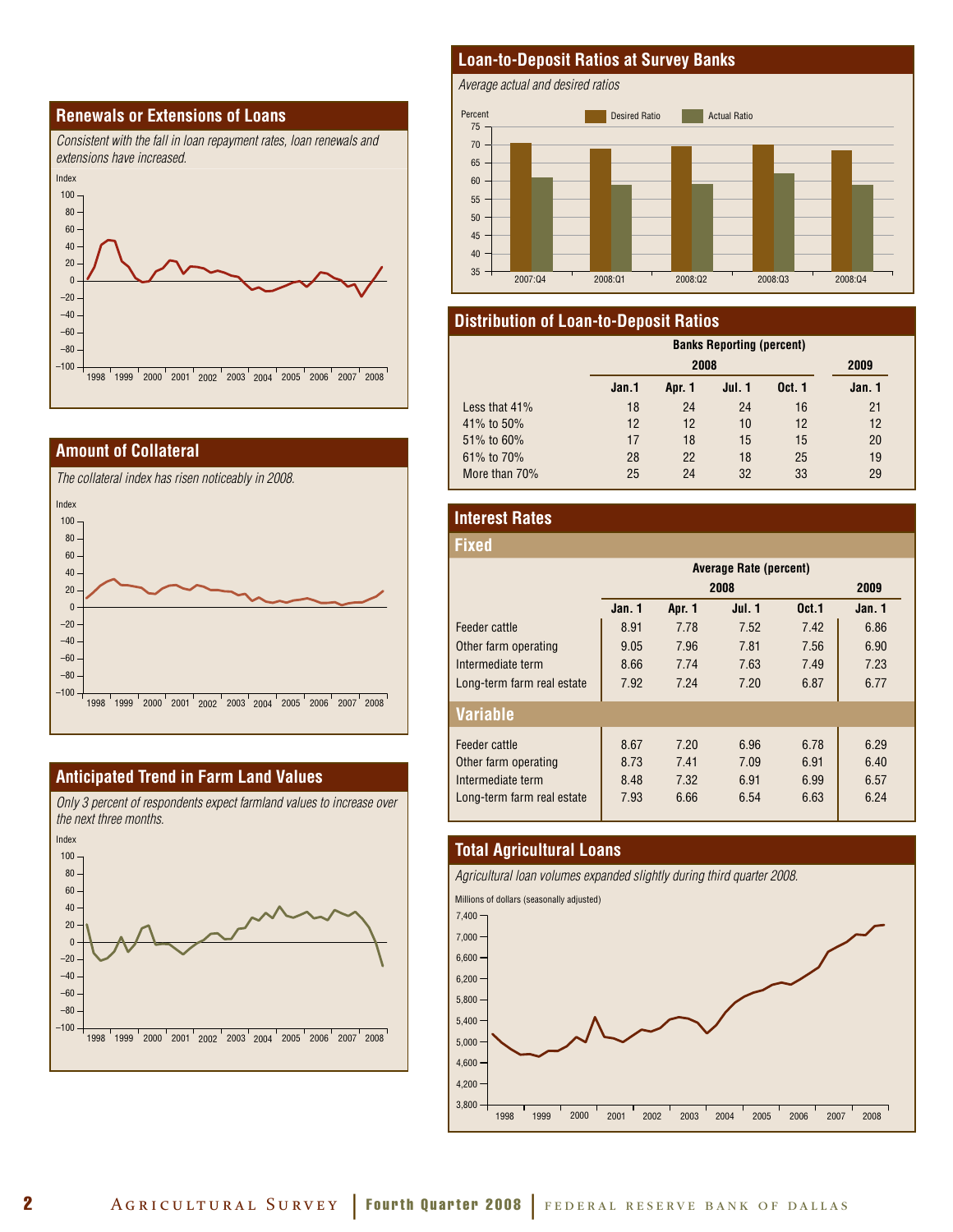# **Eleventh Federal Reserve District**





#### **Real Land Values**

*Irrigated land values continued to rise in the fourth quarter, while dryland values were flat and ranchland prices fell.* 



#### **Rural Real Estate Values—December 2008**

#### **Cropland—Dryland**

|                |                                        | Average            |                            | Percent Change <sup>3</sup><br>in Value from |                 |
|----------------|----------------------------------------|--------------------|----------------------------|----------------------------------------------|-----------------|
|                |                                        | Banks <sup>1</sup> | Value <sup>2</sup>         | <b>Previous</b>                              | <b>Previous</b> |
|                |                                        |                    | <b>Fourth Quarter 2008</b> | Quarter                                      | Year            |
|                | <b>District</b>                        | 133                | 1,319                      | 0.4                                          | 7.4             |
|                | <b>Texas</b>                           | 122                | 1,327                      | $\mathbf{0}$                                 | 7.8             |
| 1              | <b>Northern High Plains</b>            | 18                 | 454                        | $-0.1$                                       | 11.4            |
| $\overline{2}$ | Southern High Plains                   | 17                 | 495                        | $-0.1$                                       | 6.8             |
| 3              | <b>Northern Low Plains</b>             | 10                 | 580                        | 2.3                                          | 15.2            |
| $\overline{4}$ | <b>Southern Low Plains</b>             | 11                 | 810                        | $-3.2$                                       | 20.9            |
| 5              | <b>Cross Timbers</b>                   | 11                 | 1,236                      | $-2.9$                                       | 9.4             |
| 6              | <b>North Central Texas</b>             | 14                 | 2,265                      | $-1.1$                                       | 3.9             |
| $\overline{7}$ | East Texas<br><b>Central Texas</b>     | 6                  | 1,593                      | 2.4                                          | 3.9             |
| 8<br>9         | <b>Coastal Texas</b>                   | 17<br>8            | 2,644<br>1,495             | 0.4<br>$-4.6$                                | 13.6<br>7.0     |
| 10             | South Texas                            | n.a.               | n.a.                       | n.a.                                         | n.a.            |
| 11             | <b>Trans-Pecos and Edwards Plateau</b> | 9                  | 1,119                      | 1.9                                          | $-2.4$          |
| 12             | <b>Southern New Mexico</b>             | 6                  | 480                        | 11.7                                         | 34.94           |
| 13             | Northern Louisiana                     | 5                  | 1,326                      | 5.0                                          | 2.3             |
|                | Cropland·<br>-Irrigated                |                    |                            |                                              |                 |
|                | <b>District</b>                        | 99                 | 1,423                      | 2.2                                          | 8.7             |
|                |                                        |                    |                            |                                              |                 |
|                | <b>Texas</b>                           | 88                 | 1,313                      | $-0.1$                                       | 7.2             |
| $\mathbf{1}$   | Northern High Plains                   | 17                 | 1,084                      | 0.8                                          | 6.7             |
| $\overline{2}$ | Southern High Plains                   | 17                 | 1,008                      | $-3.5$                                       | 9.7             |
| 3              | <b>Northern Low Plains</b>             | 8                  | 1,014                      | 2.8                                          | 16.9            |
| $\overline{4}$ | <b>Southern Low Plains</b>             | 11                 | 1,255                      | $-3.2$                                       | 36.74           |
| 5              | <b>Cross Timbers</b>                   | 5                  | 2,224                      | $-1.5$                                       | 10.4            |
| 6              | <b>North Central Texas</b>             | n.a.               | n.a.                       | n.a.                                         | n.a.            |
| $\overline{7}$ | East Texas                             | n.a.               | n.a.                       | n.a.                                         | n.a.            |
| 8              | <b>Central Texas</b>                   | 12                 | 2,938                      | $-3.7$                                       | 8.4             |
| 9              | <b>Coastal Texas</b>                   | 6                  | 1,532                      | $-6.8$                                       | $-5.2$          |
| 10             | South Texas                            | n.a.               | n.a.                       | n.a.                                         | n.a.            |
| 11             | Trans-Pecos and Edwards Plateau        | 8                  | 2,026                      | 2.8                                          | 1.4             |
| 12             | Southern New Mexico                    | $\overline{7}$     | 2,392                      | 16.6                                         | 18.2            |
| 13             | Northern Louisiana                     | $\overline{4}$     | 1,731                      | 2.7                                          | 7.9             |
|                | <b>Ranchland</b>                       |                    |                            |                                              |                 |
|                | <b>District</b>                        | 136                | 1,118                      | $-2.3$                                       | $-1.1$          |
|                | <b>Texas</b>                           | 127                | 1,419                      | $-1.8$                                       | $-0.1$          |
|                | 1 Northern High Plains                 | 17                 | 375                        | 2.0                                          | 10.8            |
| 2              | Southern High Plains                   | 13                 | 475                        | 5.6                                          | 35.44           |
| 3              | <b>Northern Low Plains</b>             | 9                  | 599                        | 2.8                                          | 11.3            |
| $\overline{4}$ | <b>Southern Low Plains</b>             | 11                 | 863                        | $-0.7$                                       | 26.6            |
| 5              | <b>Cross Timbers</b>                   | 12                 | 1,822                      | $-0.8$                                       | 13.0            |
| 6              | <b>North Central Texas</b>             | 16                 | 2,356                      | $-0.5$                                       | 4.6             |
| $\overline{7}$ | East Texas                             | 7                  | 1,684                      | $-3.7$                                       | $-17.8$         |
| 8              | <b>Central Texas</b>                   | 19                 | 3,337                      | $-2.0$                                       | 5.6             |
| 9              | <b>Coastal Texas</b>                   | $\overline{7}$     | 1,323                      | $-1.4$                                       | $-1.3$          |
| 10             | South Texas                            | n.a.               | n.a.                       | n.a.                                         | n.a.            |
| 11             | <b>Trans-Pecos and Edwards Plateau</b> | 14                 | 1,230                      | $-5.8$                                       | $-11.9$         |
| 12             | Southern New Mexico                    | 6                  | 254                        | $-9.9$                                       | $-14.4$         |
| 13             | Northern Louisiana                     | 3                  | 932                        | $-3.4$                                       | 1.3             |
|                |                                        |                    |                            |                                              |                 |

Number of banks reporting land values.

Prices are dollars per acre, not adjusted for inflation.

Not adjusted for inflation.

 $<sup>4</sup>$  Increase in the percent change from 2007 to 2008 reflects new reporters</sup> in 2008.

n.a.—Not published due to insufficient responses but included in totals for Texas and district.